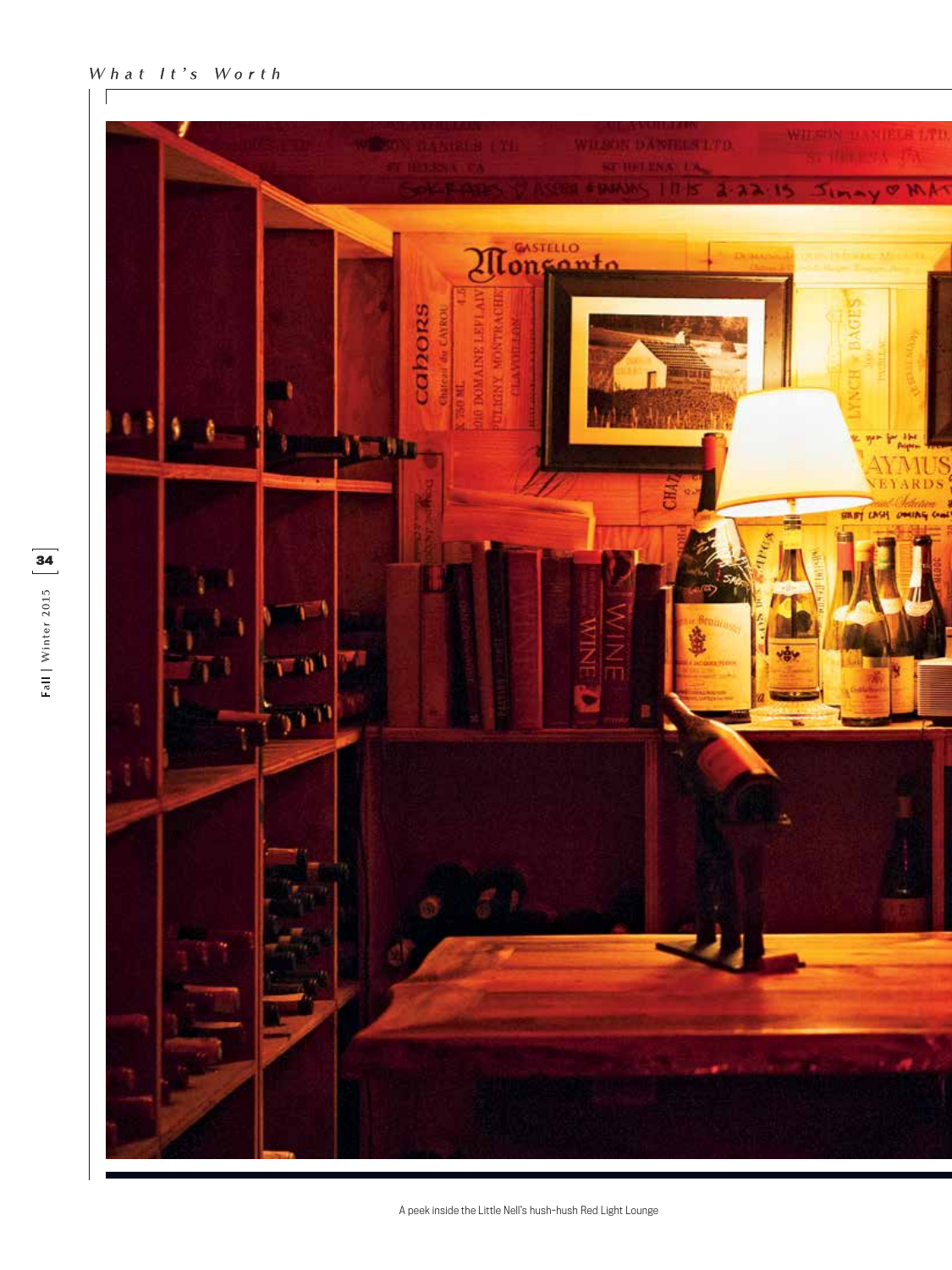## **WHAT HAPPENS IN THE CELLAR...**

In Aspen, the Little Nell's wine cellar is more than storage. It's an invite-only tasting room, shrouded in secrecy.

## **By Mark Seal**

**A**re you worthy of The Room?<br>Are you passionate about wine? Do you look at the left side of the wine list before checking the prices on the right? Are you discreet in your consumption, preferring to drink, say, a \$7,000 bottle of 1975 Romanée-Conti Burgundy in privacy, rather than amid the stares and glare of a public restaurant?

If so, then come with me. I'm following a new king of the Aspen, Colorado, wine scene, Carlton McCoy, wine director of the Little Nell hotel, into a secret, subterranean lair of hopes, dreams, and 22,000 bottles of fine wine. I've finished dinner in element 47, the

**6 X 750 ML 2007 DOMAE** 

ROL

Moksanto

i in r

**ALL**E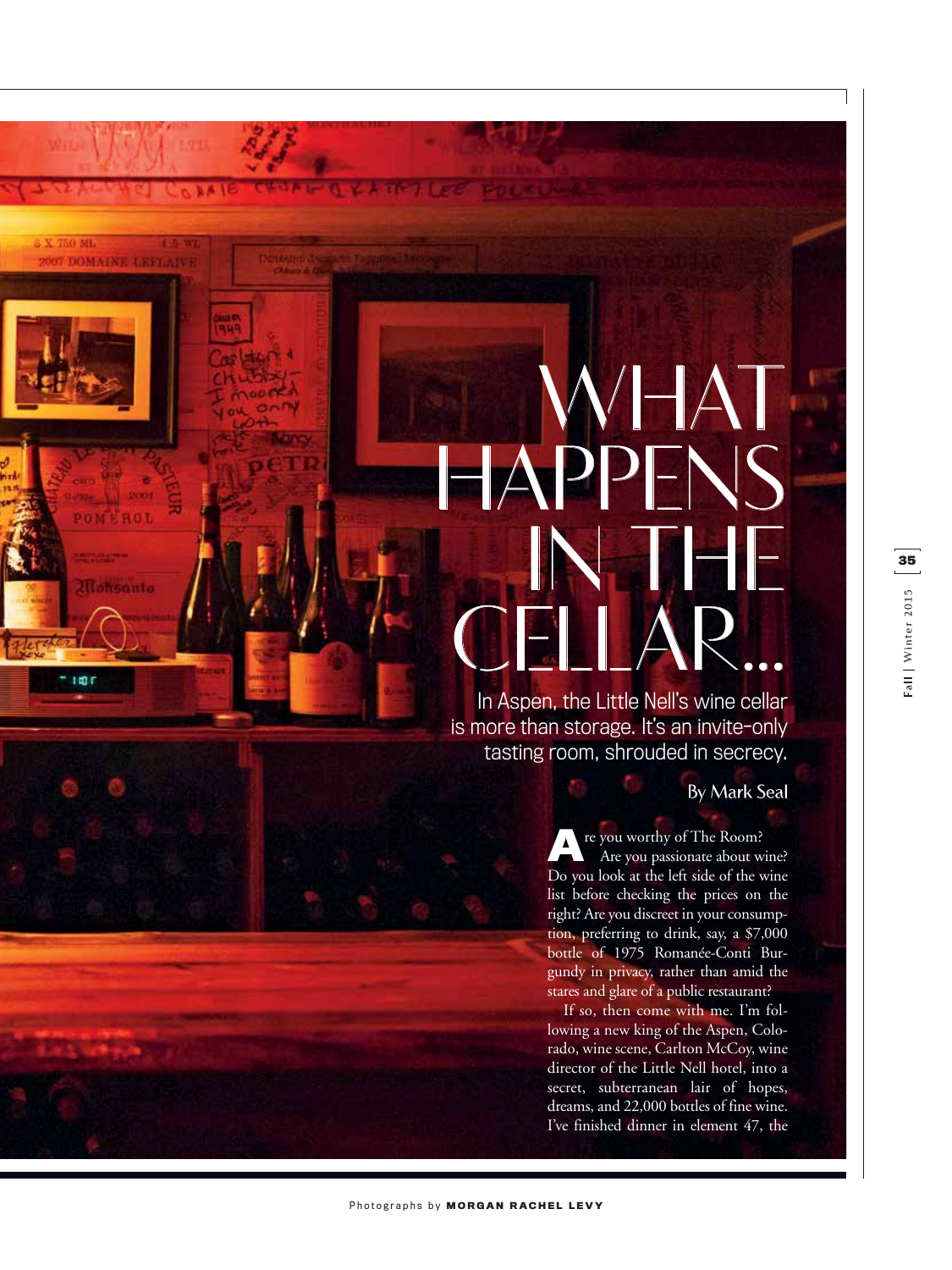Little Nell's lauded restaurant, which for many diners is where an evening ends. But for a select and lucky few, the dinner is merely a passageway into a mysterious netherworld: the most unique wine cellar in America, if not the world.

"People think it's sort of a setup," says McCoy, the hotel's suavely bald and bespectacled 31-year-old wine di-

rector, as we leave the elegant confines of the restaurant, walk through a set of swinging doors, and step into the hotel's cacophonous industrial kitchen, filled with strange smells, slick floors, and noisy personnel.

"You've just paid all this money to have a phenomenal dining experience, and before you know it you walk through these swinging doors and you've got a server having dinner over a trash can and another maybe cursing," says McCoy, narrating our descent like a field guide. "You go through the back and there's maybe coffee grounds on the floor; continue down the stairwell and you're seeing employeeappreciation stuff on the wall, and you're saying, I thought I was going to a wine cellar!"

Down two sets of stairs, through another door, and we're in the hotel's parking garage. "Luckily, it's the Little Nell's garage," says McCoy. "So it's Porsche, Ferrari, Mercedes."

We walk across the garage and are

**ACCESS** Loyal, frequent guests to Little Nell

are welcome in the Red Light Lounge. A first-timer needs to gain entry. Wine director Carlton McCoy handles all

reservations. He can be reached at cmcoy@thelittlenell .com; thelittlenell .com.

soon standing in front of what seems like yet another ordinary door, "a very government-looking door in a very government shade of blue," says McCoy. "But you can sort of hear hiphop music playing. Now you're thinking, What is going on? "

McCoy opens the door to a small, dark anteroom, and once my eyes find focus, I can see what McCoy calls "a dark bordello-looking black-andred room." Then he opens a second door and we're there: The Room, a.k.a. the Red Light Lounge. More movie set than wine cellar, the pair of chilly adjoining spaces are illuminated by whorehouse-red lights, ac-



The Little Nell's 31-year-old wine director, Carlton McCoy

cented with wooden arches, and filled with infinite shelves of wine bottles, wine glasses, and wine paraphernalia. Those who have imbibed in this hallowed place have signed the walls in black Sharpie. "People don't want to

leave," says McCoy. "Guests dub it Baby Vegas, in that you sort of lose your sense of time. Before you know it, you've been down here two or three hours. You walk in and sort of stumble out, and you're like, What was that?"

"That" is a triumph of ingenuity, a wine nexus created where nothing stood before. McCoy grew up in Anacostia, a section of Washington, D.C., then known as the murder capital of America. He learned the culinary arts in a high school program for underprivileged youth and rose to become the second African-American to earn the coveted Master Sommelier diploma. When he arrived at the Little Nell, in 2011, he

> had some extremely big shoes to fill. More master sommeliers have passed through the Little Nell's wine program than at any other hotel or restaurant in America, including two legendary hunks of Colorado wine: Bobby Stuckey (Little Nell, 1995–2000), the cool, square-jawed Aspen wine god who left a vale of tears when he abandoned Aspen for no less than Thomas Keller's Napa Valley flagship, French Laundry, and Richard Betts (2000–2008), the long-haired Lothario of the grape whose impish grin and yoga-toned bod made many a ski bunny swoon as she sipped his Chardonnay.

> What could McCoy do that these living legends had not? It came to him one off-season, when the hotel was closed and the brass was

gone. "So there's no one to tell us no," he says. Seeking a way to show the hotel's massive wine collection, McCoy and his best friend, the Nell's assistant food and beverage director Csaba "Chubby" Oveges, decided to create a tasting room in what had been an ordinary wine cellar in an out-of-theway corner of the hotel's basement. "We paid off a carpenter with cases of beer, and convinced him to work on our tasting room," says McCoy.

When the beer was consumed, the tasting room arose: "We brought in a team of 20 to build nice wooden arches," he continues. "Lorenzo

Fall | Winter 2015 **36 Fall | Winter 2015**